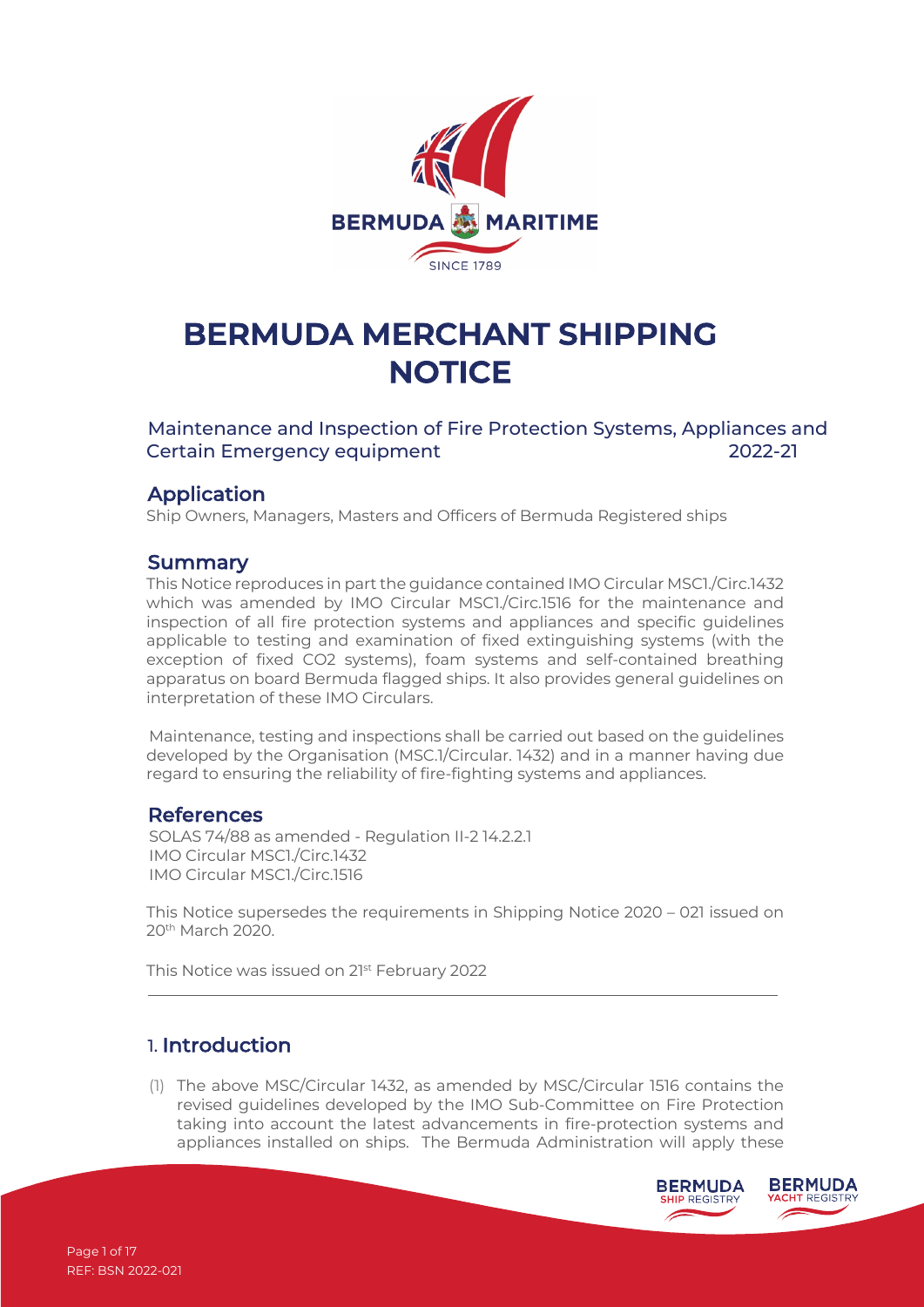revised guidelines when inspecting the firefighting systems and appliances on Bermuda flagged vessels. This Shipping Notice brings to the attention of ship owners, ship masters, ship's officers and crew the above revised guidelines and the Bermuda Administration's interpretation on their application to Bermuda ships.

- (2) For the purposes of this Notice and for the maintenance of firefighting equipment on a Bermuda ship a "competent person" is defined as either:
	- **a.** An accredited service agent / manufacturer an accredited service agent is one who is approved for a specified service by ABS, BV, DNV, LR, ClassNK, RINA or the UK Maritime and Coastguard Agency (MCA).
	- **b.** A member of the ship's crew who has been trained for the work by and who carries out the work on board under direct supervision of a senior officer, being an experienced person holding a STCW II/2 or III/2 Certificate of Competency and an Advanced Fire Fighting Certificate, and in accordance with the ship's planned maintenance system, including documented procedures, work instructions and manuals, and using tools, spares and calibrated equipment readily available on board.
- (3) Where MSC/Circular 1432 specifies "annual or 2 yearly" inspection or servicing of equipment a variation of  $\pm 3$  months may be considered acceptable. Where a 5 or 10 yearly interval is specified a variation of  $\pm$  3 months may be accepted. (This general principle may be applied unless the manufacturer's instructions contradict it where upon the manufacturers recommendations apply).
- (4) For the purposes of this Notice the following definitions are used, unless expressly provided otherwise:
	- **a. Automatic Sprinkler Systems** Means sprinkler and water spraying systems required by SOLAS Regulations II-2/10.4, II/2 10.5 and II/2 10.6, or the HSC Code. Note that this Shipping Notice does not apply to 'dry pipe' water based fixed local application fire extinguishing systems meeting the requirements of SOLAS Regulation II-2/10.5.6
	- **b. Sprinkler** Means sprinkler heads, water mist nozzles or water spray nozzles, as applicable to the system in question.

## 2.Application

- (1) These Guidelines apply to all ships and provide the minimum recommended level of maintenance and inspections for fire protection systems and appliances. This information may be used as a basis for the ship's on-board maintenance plan required by SOLAS regulation II-2/14.
- (2) These Guidelines do not address maintenance and inspection of fixed carbon dioxide systems or portable fire extinguishers. Refer to the comprehensive instructions provided in the Guidelines for the maintenance and inspections of fixed carbon dioxide fire-extinguishing systems (MSC.1/Circ.1318) as adopted by Bermuda Shipping Notice 2018-027 for Fixed Carbon Dioxide Systems, and in the Guidelines for Marine Portable Fire Extinguishers (resolution A.951(23)) for portable fire extinguishers, as adopted by Bermuda Shipping Notice 2018-028.

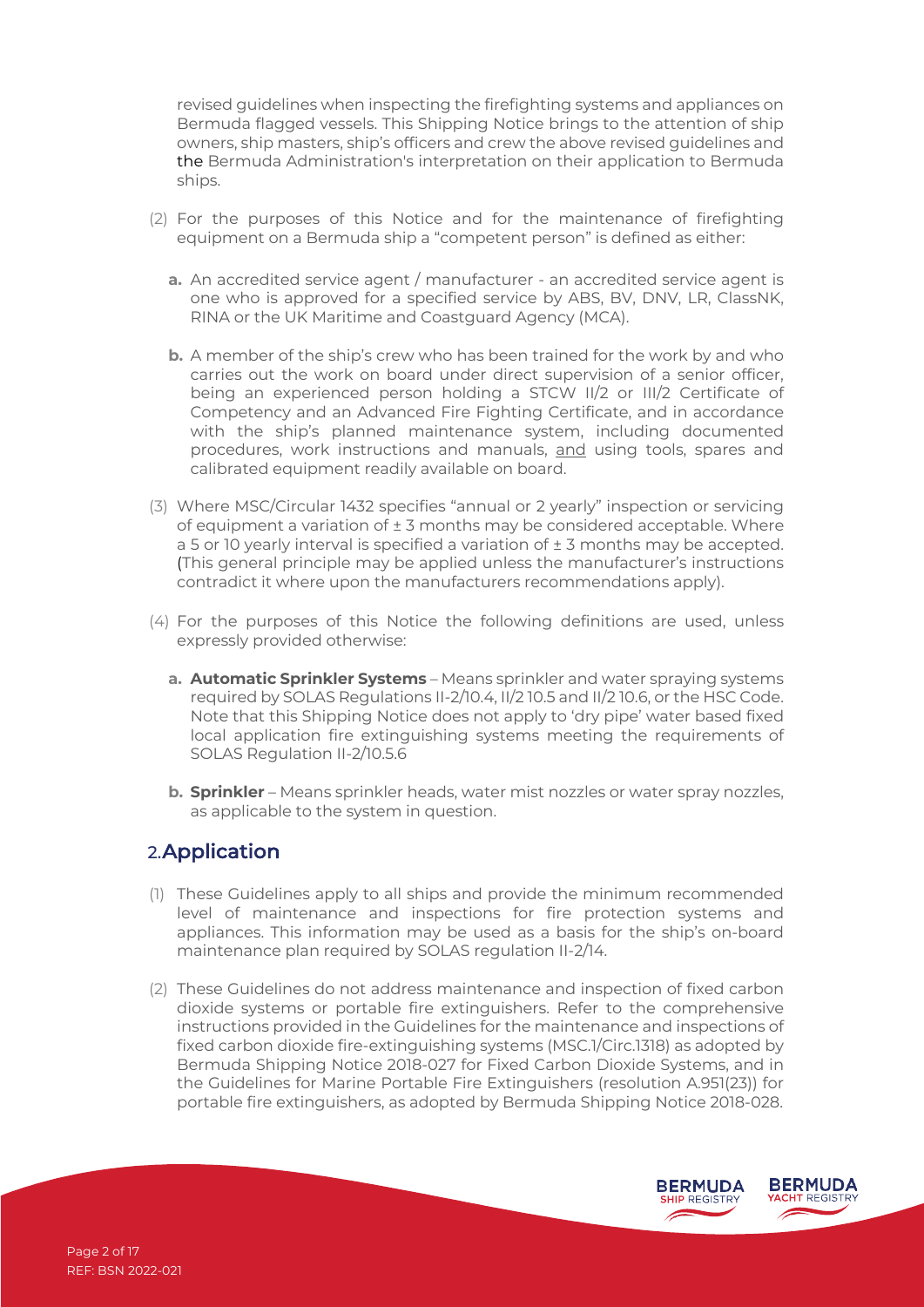## 3.Operational Readiness

(1) All fire protection systems and appliances should always be in good order and readily available for immediate use while the ship is in service. If a fire protection system is undergoing maintenance, testing or repair, then suitable arrangements should be made to ensure safety is not diminished through the provision of alternate fixed or portable fire protection equipment or other measures. The on-board maintenance plan should include provisions for this purpose.

## 4. Maintenance and Testing

- (1) On-board maintenance and inspections should be carried out in accordance with the ship's maintenance plan, which should include the minimum elements listed in sections 4 to 10 of these Guidelines.
- (2) Certain maintenance procedures and inspections may be performed by competent crew members who have completed an advanced fire-fighting training course, while others should be performed by persons specially trained in the maintenance of such systems. The on-board maintenance plan should indicate which parts of the recommended inspections and maintenance are to be completed by trained personnel.
- (3) Inspections should be carried out by the crew to ensure that the indicated weekly, monthly, quarterly, annual, two-year, five-year and ten-year actions are taken for the specified equipment, if provided. Records of the inspections should be carried on-board the ship, or may be computer-based. In cases where the inspections and maintenance are carried out by trained service technicians other than the ship's crew, inspection reports should be provided at the completion of the testing.
- (4) In addition to the on-board maintenance and inspections stated in these Guidelines, manufacturer's maintenance and inspection guidelines should be followed. The quality of water in automatic sprinkler systems is of particular importance and should be maintained in accordance with manufacturer's guidelines. Records of water quality should be maintained on board in accordance with the manufacturer's guidelines.
- (5) Where particular arrangements create practical difficulties, alternative testing and maintenance procedures should be to the satisfaction of the Bermuda Shipping and Maritime Authority.
- (6) Compliance with the requirements of  $8(6)(r)$  and  $8(6)(s)$  may also be achieved through use of a shore based testing regime. Such proposals are to be submitted to the Bermuda Shipping and Maritime Authority for approval. In all cases the equipment for on-board testing of water samples should be retained.

## 5.Weekly Testing and Inspections

- (1) Fixed fire detection and alarm systems
	- **a.** Verify all fire detection and fire alarm control panel indicators are functional by operating the lamp/indicator test switch.

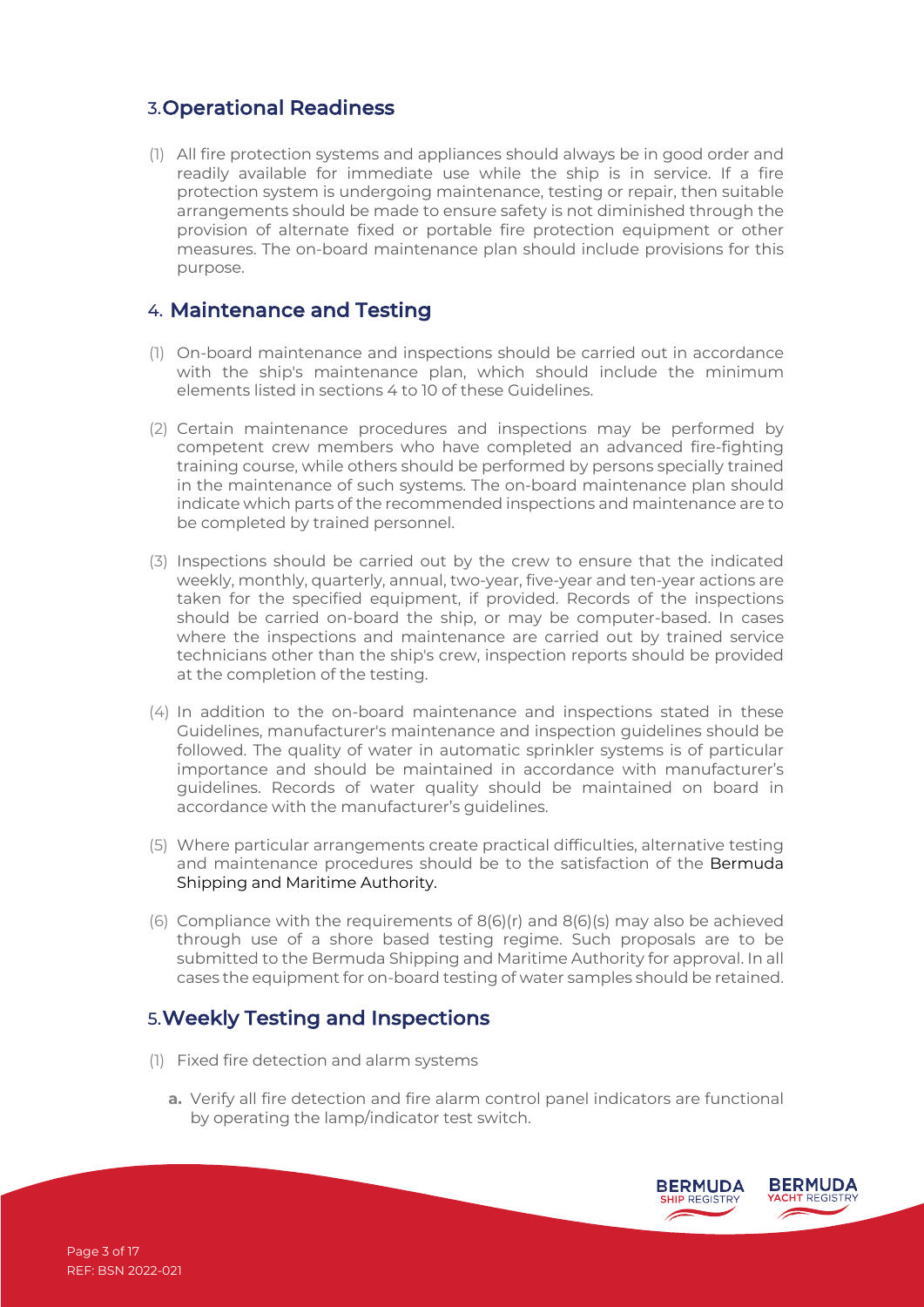- (2) Fixed gas fire-extinguishing systems. \* See Footnote 1.
	- **a.** Verify all fixed fire-extinguishing system control panel indicators are functional by operating the lamp/indicator test switch; and
	- **b.** Verify all control/section valves are in the correct position.
- (3) Fire doors
	- **a.** Verify all fire door control panel indicators, if provided, are functional by operating the lamp/indicator switch.
- (4) Public address and general alarm systems
	- **a.** Verify all public address systems and general alarm systems are functioning properly.
- (5) Breathing apparatus includes all compressed air cylinders used for breathing apparatus, escape sets including Emergency Escape Breathing Devices (EEBD's), rescue equipment, and those for survival craft and cylinders of Medical Oxygen.
	- **a.** Examine all breathing apparatus and EEBD cylinder gauges to confirm they are in the correct pressure range.
	- **b.** The Bermuda Shipping and Maritime Authority will accept monthly checks in lieu of weekly checks on spare breathing apparatus cylinders that are carried for each fireman's outfit when:
		- i. An assessment of the results of weekly pressure checks on spare cylinders over a period of at least three months shows no significant loss of pressure; and
	- ii. The monthly checks thereafter continue to show no measurable pressure drop.
- (6) Low-location lighting
	- **a.** Verify low-location lighting systems are functional by switching off normal lighting in selected locations.

**Note** – The locations selected for testing should be chosen to ensure that all areas are tested within a one-year period.

- (7) Water mist, water spray and sprinkler systems
	- **a.** Verify all control panel indicators and alarms are functional;
	- **b.** Visually inspect pump unit and its fittings; and
	- **c.** Check the pump unit valve positions, if valves are not locked, as applicable.

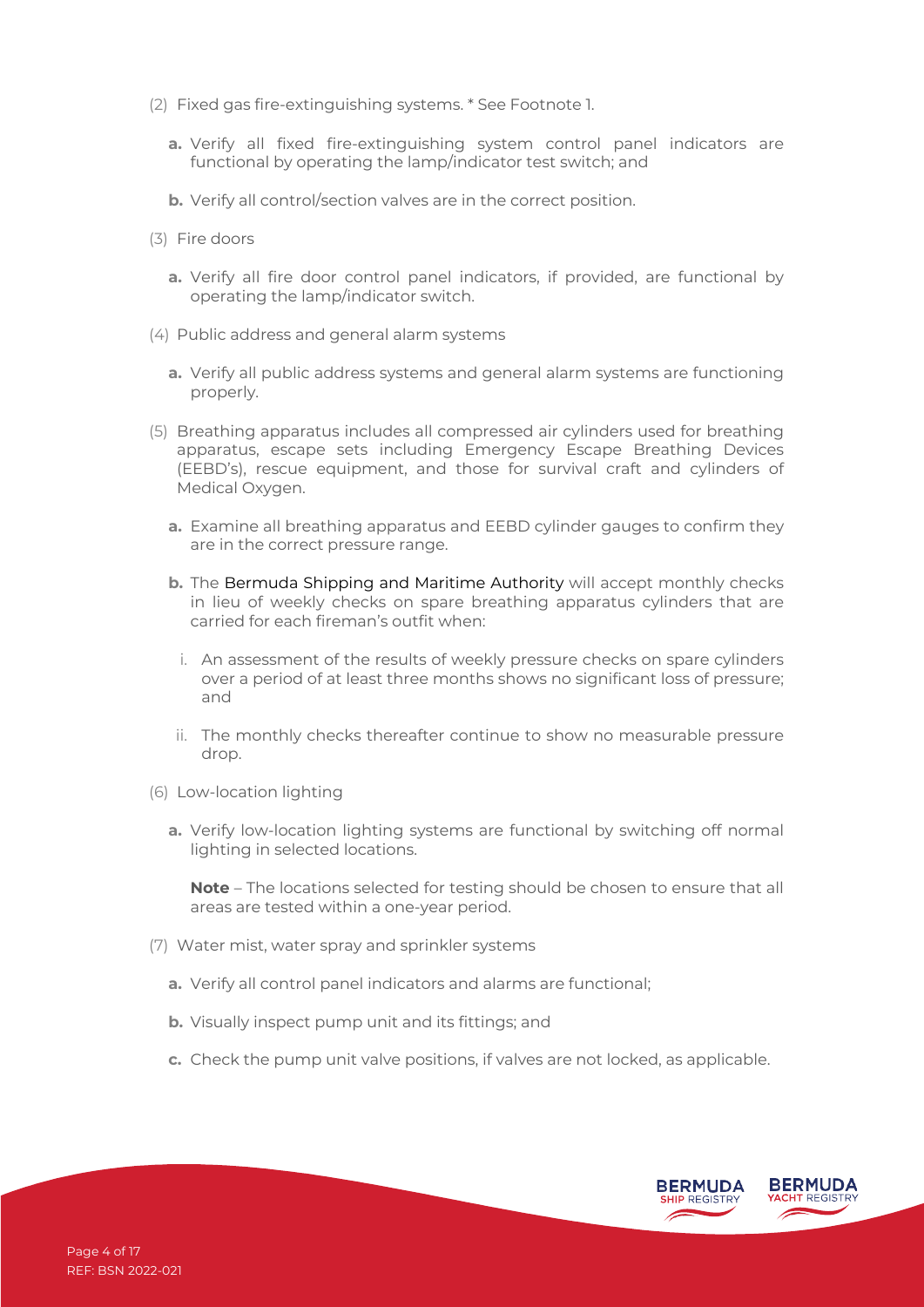# 6.Monthly Testing and Inspections

- (1) Monthly inspections should be carried out to ensure that the indicated actions are taken for the specified equipment.
- (2) Fire mains, fire pumps, hydrants, hoses and nozzles
	- **a.** Verify all fire hydrants, hose and nozzles are in place, properly arranged, and are in serviceable condition;
	- **b.** Operate all fire pumps to confirm that they continue to supply adequate pressure; and
	- **c.** Emergency fire pump fuel supply adequate, and heating system in satisfactory condition, if applicable.
- (3) Fixed gas fire-extinguishing systems. *\* See Footnote 1*.
	- **a.** Verify containers/cylinders fitted with pressure gauges are in the proper range and the installation free from leakage.
- (4) Foam fire-extinguishing systems
	- **a.** Verify all control and section valves are in the proper open or closed position, and all pressure gauges are in the proper range.
- (5) Water mist, water spray and sprinkler systems
	- **a.** Verify all control, pump unit and section valves are in the proper open or closed position;
	- **b.** Verify sprinkler pressure tanks or other means have correct levels of water;
	- **c.** Test automatic starting arrangements on all system pumps so designed;
	- **d.** Verify all standby pressure and air/gas pressure gauges are within the proper pressure ranges; and
	- **e.** Test a selected sample of system section valves for flow and proper initiation of alarms.

**Note** – The valves selected for testing should be chosen to ensure that all valves are tested within a one-year period.

- (6) Firefighter's outfits
	- **a.** Verify lockers providing storage for fire-fighting equipment contain their full inventory and equipment is in serviceable condition.
- (7) Fixed dry chemical powder systems
	- **a.** Verify all control and section valves are in the proper open or closed position, and all pressure gauges are in the proper range.

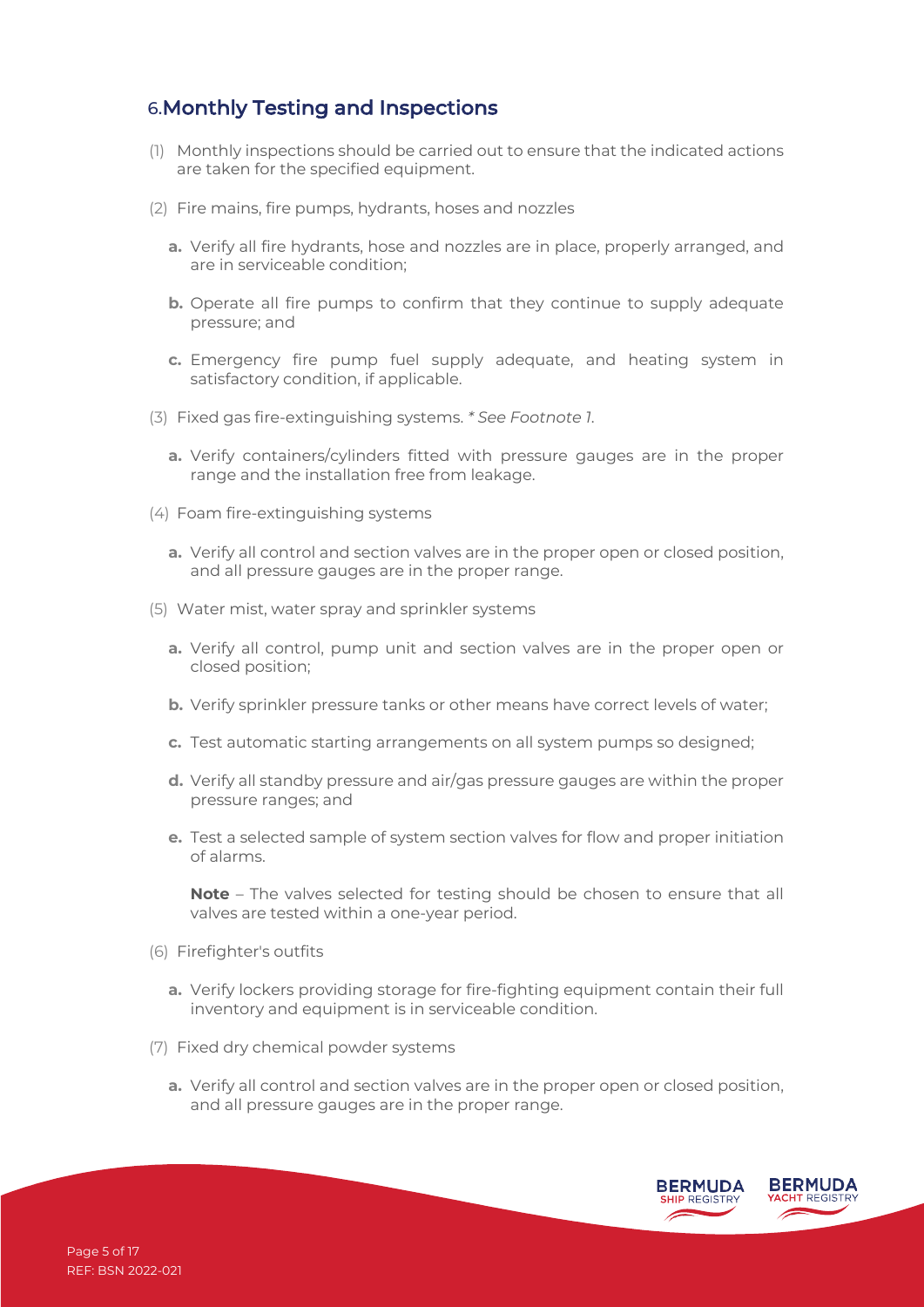- (8) Fixed aerosol extinguishing systems
	- **a.** Verify all electrical connections and/or manual operating stations are properly arranged, and are in proper condition; and
	- **b.** Verify the actuation system/control panel circuits are within manufacturer's specifications.
- (9) Portable foam applicators
	- **a.** Verify all portable foam applicators are in place, properly arranged, and are in proper condition.
- (10)Wheeled (mobile) fire extinguishers
	- **a.** Verify all extinguishers are in place, properly arranged, and are in proper condition.
- (11) Fixed fire detection and alarm systems
	- **a.** Test a sample of detectors and manual call points.
		- i. Passenger ships carrying more than 36 passengers: test one detector and manual call point (as applicable) within each 'A Class' compartment\* each year. Provision is to be made to ensure that the same detectors are not tested repeatedly over successive years. \* *See Footnote 2*
	- ii. All other ships: test sufficient detectors and manual call points such that all detectors have been tested within a 5 year period.

## 7.Quarterly Testing and Inspecctions

- (1) Quarterly inspections should be carried out to ensure that the indicated actions are taken for the specified equipment:
- (2) Fire mains, fire pumps, hydrants, hoses and nozzles
	- **a.** Verify international shore connection(s) is in serviceable condition.
- (3) Foam fire-extinguishing systems
	- **a.** Verify the proper quantity of foam concentrate is provided in the foam system storage tank.
- (4) Ventilation systems and fire dampers
	- **a.** Test all fire dampers for local operation.
- (5) Fire doors
	- **a.** Test all doors located in main vertical zone bulkheads for local operation

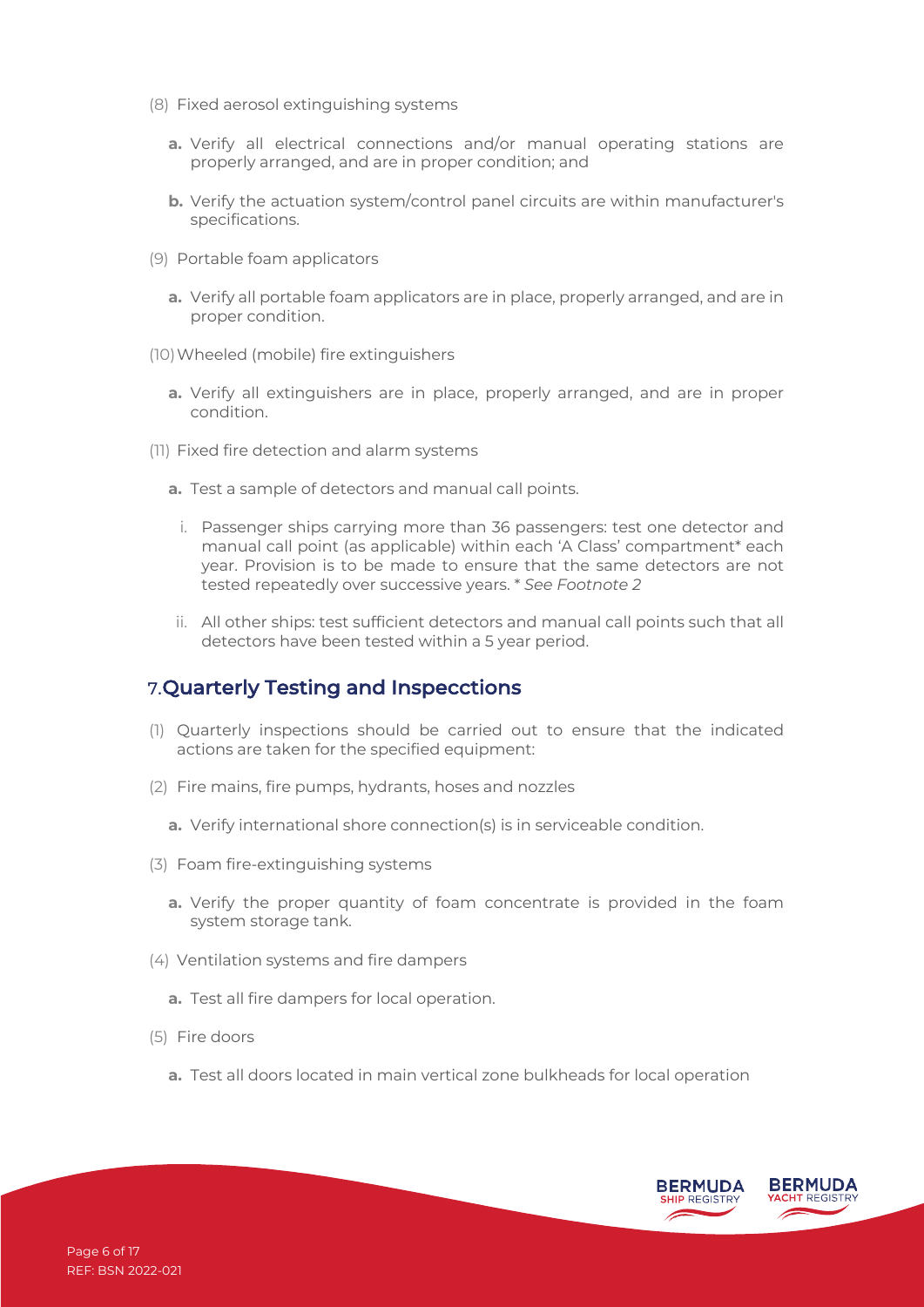- (6) Water mist, water spray and sprinkler systems
	- *a.* Assess system water quality in the header tank and pump unit against the manufacturer's quality guidelines.

#### 8. Annual Testing and Inspections

- (1) Annual inspections should be carried out to ensure that the indicated actions are taken for the specified equipment:
- (2) Fire mains, fire pumps, hydrants, hoses and nozzles
	- **a.** Visually inspect all accessible components for proper condition;
	- **b.** Flow test all fire pumps for proper pressure and capacity. Test emergency fire pump with isolation valves closed;
	- **c.** Test all hydrant valves for proper operation;
	- **d.** Pressure test a sample of fire hoses at the maximum fire main pressure, so that all fire hoses are tested within five years;
	- **e.** Verify all fire pump relief valves, if provided, are properly set;
	- **f.** Examine all filters/strainers to verify they are free of debris and contamination; and
	- **g.** Nozzle size/type correct, maintained and working.
- (3) Fixed fire detection and fire alarm systems.
	- **a.** Test all fire detection systems and fire detection systems used to automatically release fire-extinguishing systems for proper operation, as appropriate;
	- **b.** Visually inspect all accessible detectors for evidence of tampering obstruction, etc., so that all detectors are inspected within one year; and
	- **c.** Test emergency power supply switchover and operation on emergency power / batteries.
- (4) Fixed gas fire-extinguishing systems*. \* See Footnote 1.*
	- **a.** Visually inspect all accessible components for proper condition;
	- **b.** Externally examine all high pressure cylinders for evidence of damage or corrosion;
	- **c.** Check the hydrostatic test date of all storage containers;
	- **d.** Functionally test all fixed system audible and visual alarms;
	- **e.** Verify all control/section valves are in the correct position;
	- **f.** Check the connections of all pilot release piping and tubing for tightness;

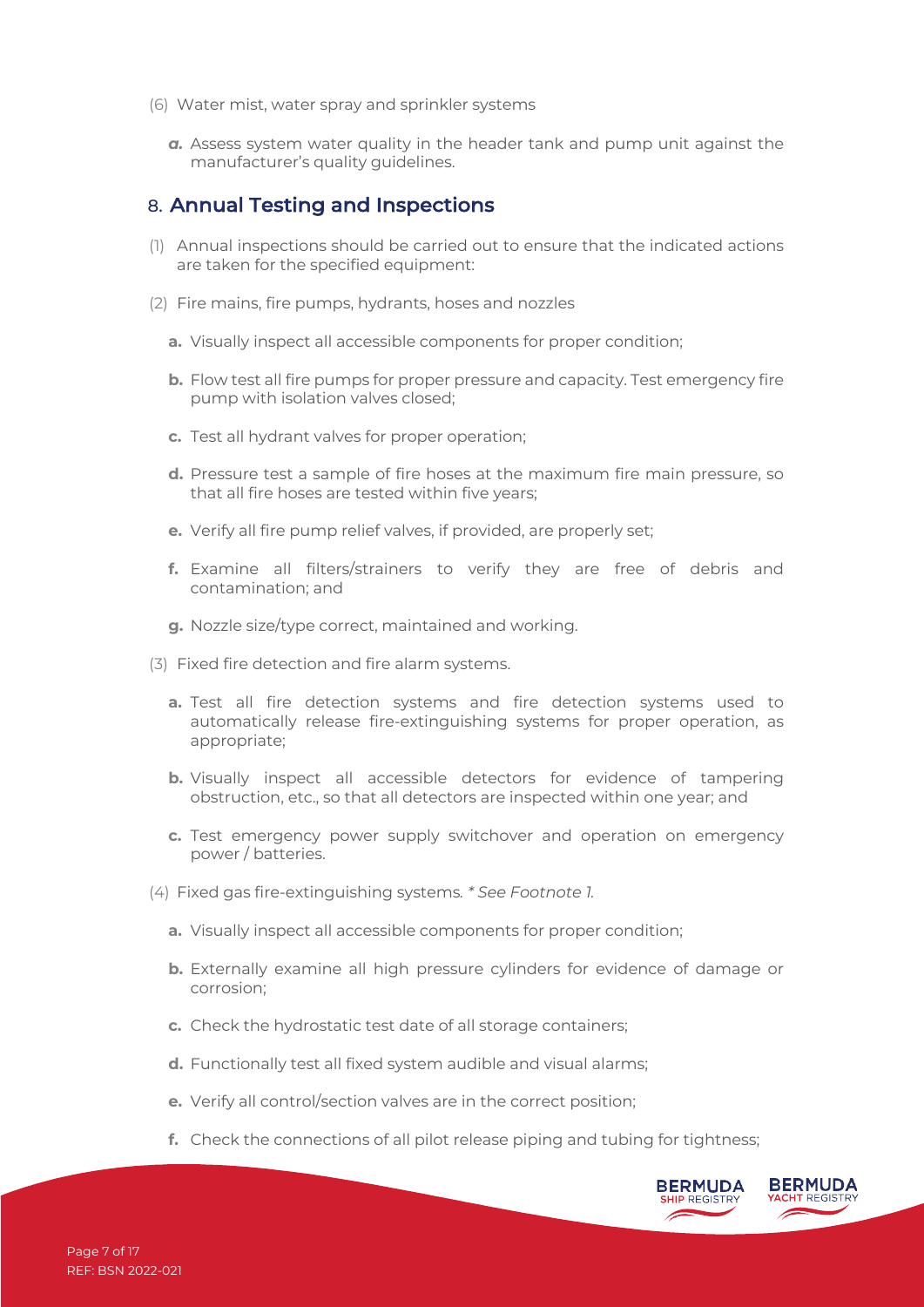- **g.** Examine all flexible hoses in accordance with manufacturer's recommendations;
- **h.** Test all fuel shut-off controls connected to fire-protection systems for proper operation;
- **i.** The boundaries of the protected space should be visually inspected to confirm that no modifications have been made to the enclosure that have created uncloseable openings that would render the system ineffective; and
- **j.** If cylinders are installed inside the protected space, verify the integrity of the double release lines inside the protected space, and check low pressure or circuit integrity monitors on release cabinet, as applicable.
- **k.** Halon systems must be inspected and tested annually by an accredited service company. During the inspection a leak test must be carried out and any cylinders showing signs of leakage, loss of contents exceeding 5% from installed quantity, signs of mechanical damage or excessive corrosion must be withdrawn from service.
- **l.** Details of actions taken in respect of Halon cylinders will need to be recorded in the ship's Ozone Depleting Substances record book carried in accordance with Marpol Annex VI.
- **m.**Managers are reminded that whilst existing Halon systems may continue in service on Bermuda Registered ships, the possibilities of obtaining refills or service in many countries are now substantially reduced. Replenishing or servicing of Halon systems within the EU is not permitted. Therefore Bermuda Registered ships retaining Halon as a fixed fire fighting system need to ensure servicing, maintenance and spares availability is properly planned to maintain the effectiveness of the system at all times.
- (5) Foam fire-extinguishing systems
	- **a.** Visually inspect all accessible components for proper condition;
	- **b.** Functionally test all fixed system audible alarms;
	- **c.** Flow test all water supply and foam pumps for proper pressure and capacity, and confirm flow at the required pressure in each section (Ensure all piping is thoroughly flushed with fresh water after service.);
	- **d.** Test all system cross connections to other sources of water supply for proper operation;
	- **e.** Verify all pump relief valves, if provided, are properly set;
	- **f.** Examine all filters/strainers to verify they are free of debris and contamination;
	- **g.** Verify all control/section valves are in the correct position;
	- **h.** Blow dry, compressed air or nitrogen through the discharge piping or otherwise confirm the pipework and nozzles of high expansion foam systems

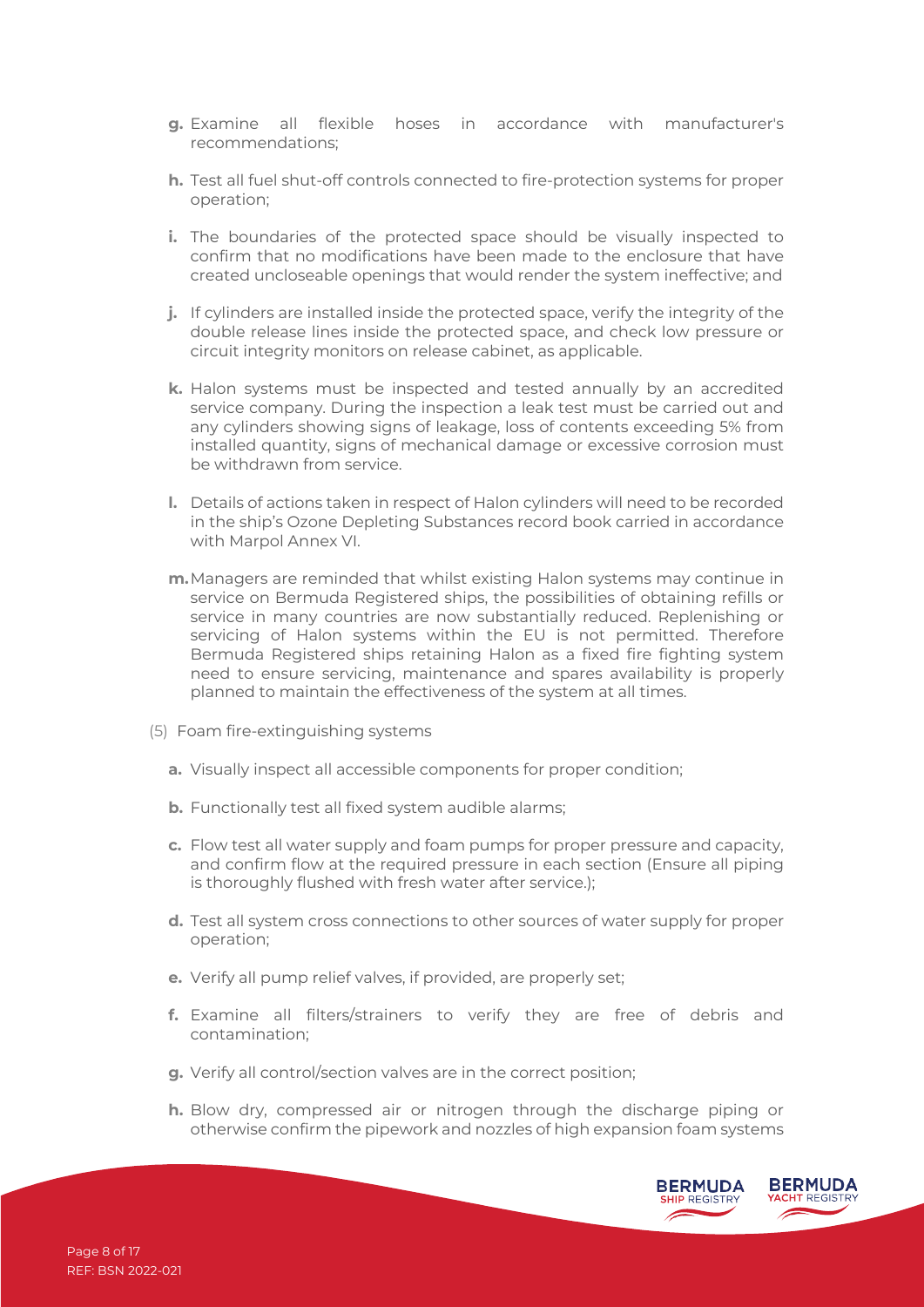are clear of any obstructions, debris and contamination. This may require the removal of nozzles, if applicable;

**i.** Take samples from all foam concentrates carried on board and subject them to the periodical control tests in MSC.1/Circ.1312, for low expansion foam, or MSC/Circ.670 for high expansion foam.

**Note**: Except for non-alcohol resistant foam, the first test need not be conducted until 3 years after being supplied to the ship.

- **j.** Test all fuel shut-off controls connected to fire-protection systems for proper operation.
- (6) Water mist, water spray and sprinkler systems
	- **a.** Verify proper operation of all water mist, water-spray and sprinkler systems using the test valves for each section;
	- **b.** Visually inspect all accessible components for proper condition;
	- **c.** Externally examine all high pressure cylinders for evidence of damage or corrosion;
	- **d.** Check the hydrostatic test date of all high pressure cylinders;
	- **e.** Functionally test all fixed system audible and visual alarms;
	- **f.** Flow-test all pumps for proper pressure and capacity;
	- **g.** Test all antifreeze systems for adequate freeze protection;
	- **h.** Test all system cross connections to other sources of water supply for proper operation;
	- **i.** Verify all pump relief valves, if provided, are properly set;
	- **j.** Examine all filters/strainers to verify they are free of debris and contamination;
	- **k.** Verify all control/section valves are in the correct position;
	- **l.** Blow dry compressed air or nitrogen through the discharge piping of dry pipe systems, or otherwise confirm the pipework and nozzles are clear of any obstructions. This may require the removal of nozzles, if applicable;
	- **m.**Test emergency power supply switchover, where applicable;
	- **n.** Visually inspect all sprinklers focusing in areas where sprinklers are subject to aggressive atmosphere (like saunas, spas, kitchen areas) and subject to physical damage (like luggage handling areas, gyms, play rooms, etc.) so that all sprinklers are inspected within one year. Sprinklers with external damage, including paint, should be replaced and not included in the number of sprinklers tested in subparagraph (5)(r),
	- **o.** Check for any changes that may affect the system such as obstructions by ventilation ducts, pipes, etc.;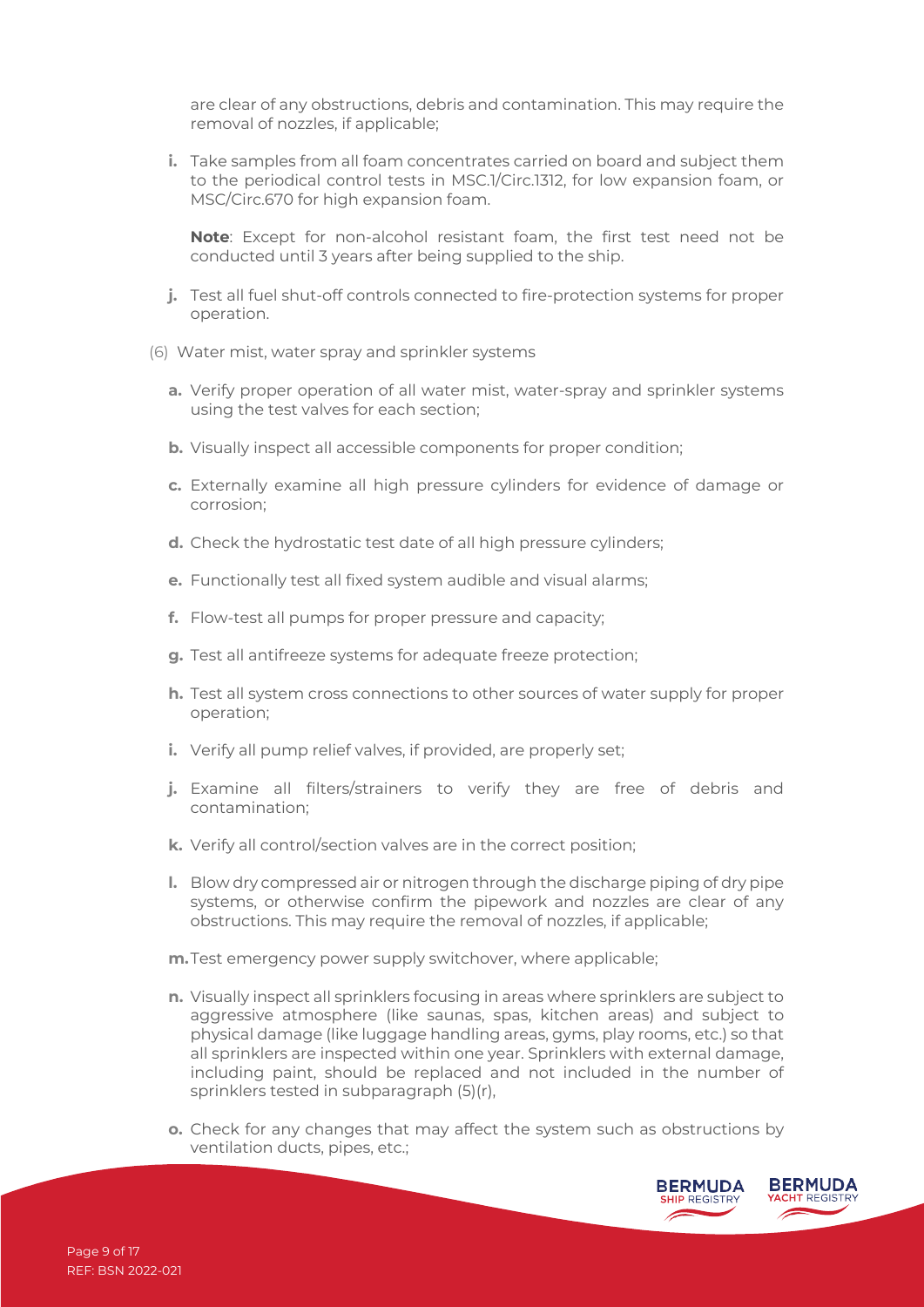- **p.** Test a minimum of one section in each open head water mist system by flowing water through the nozzles. The sections tested should be chosen so that all sections are tested within a five-year period; and
- **q.** Test automatic sprinklers and automatic water mist nozzles at the pilot pressure, in accordance with the flow charts on the following pages;
- **r.** During basic testing, and extended testing when applicable, of automatic sprinklers as outlined in subparagraph (6)(q) above, water quality testing from each corresponding piping section should be should be conducted.

**Note** – should a tested sprinkler fail, assessing the corresponding water quality at that time would assist in determining the cause of failure

**s.** On Ro-Ro passenger ships all vehicle deck drencher systems and individual sections to be fully functional tested using the drencher pumps.

#### **Explanatory notes to the flow chart**

- Functional test is defined as a test that demonstrates the operation and flow of water from sprinkler head/nozzle.
- Type is defined as each different manufacturer model of sprinkler head/nozzle.
- Static/standby pressure is defined as the constant pressure maintained in the system at all times prior to activation.
- All testing should be carried out at static/standby pressure.
- Failure rate  $(R_{FB})$  is the number of sprinkler heads/nozzles to fail testing divided by test sample size multiplied by 100

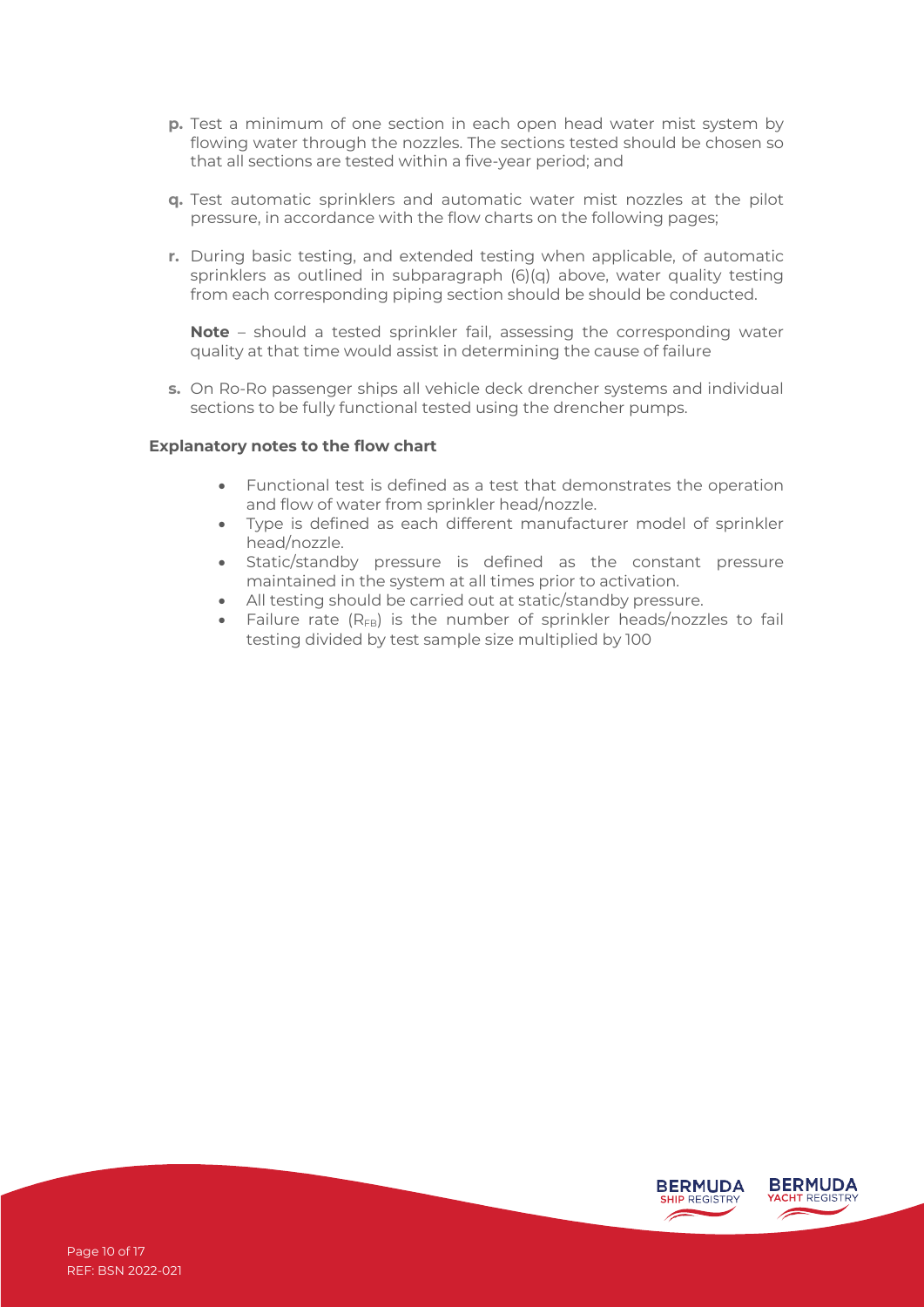## **Part 1 - Basic Testing**



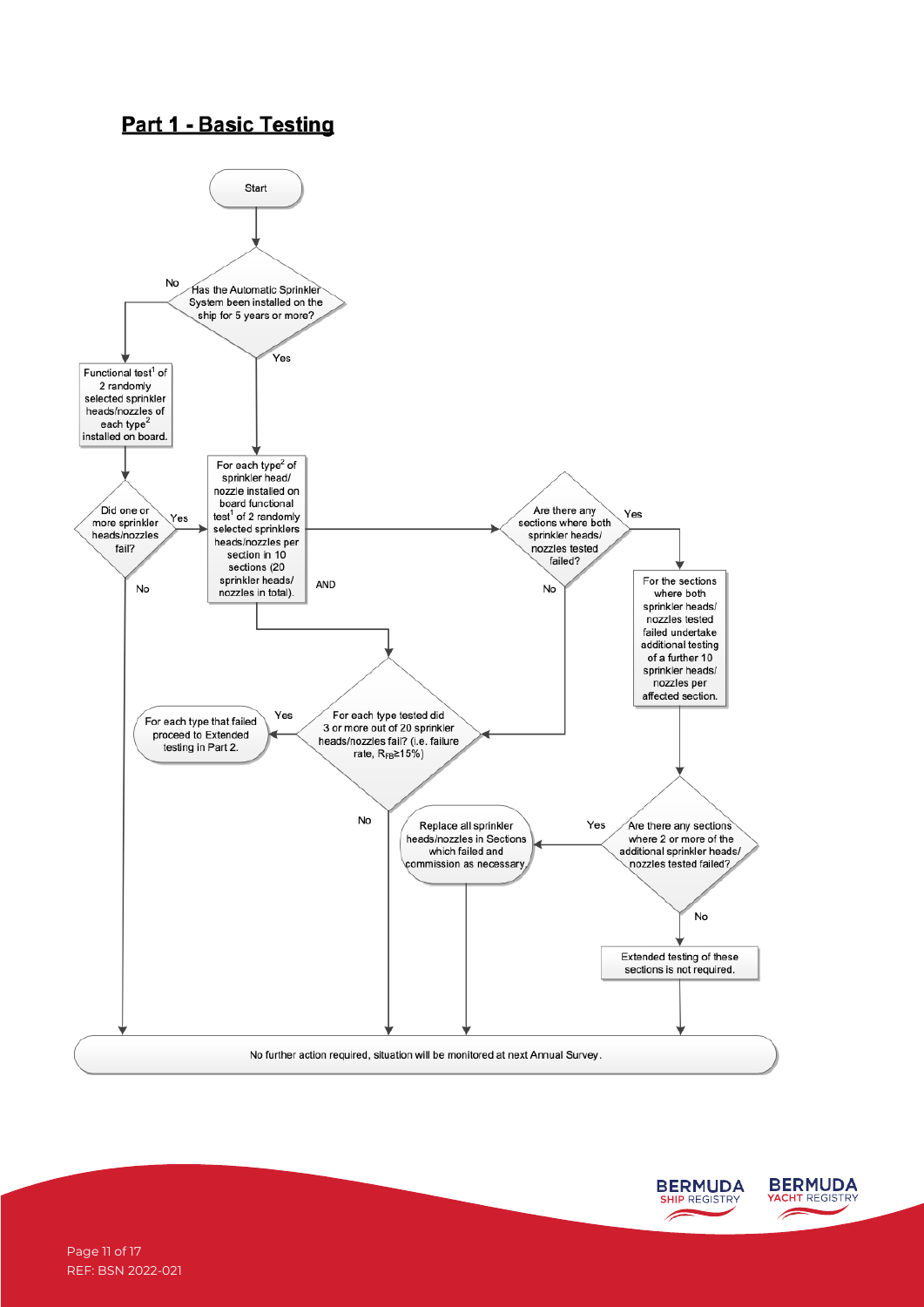## **Part 2 - Extended testing**





Page 12 of 17 REF: BSN 2022-021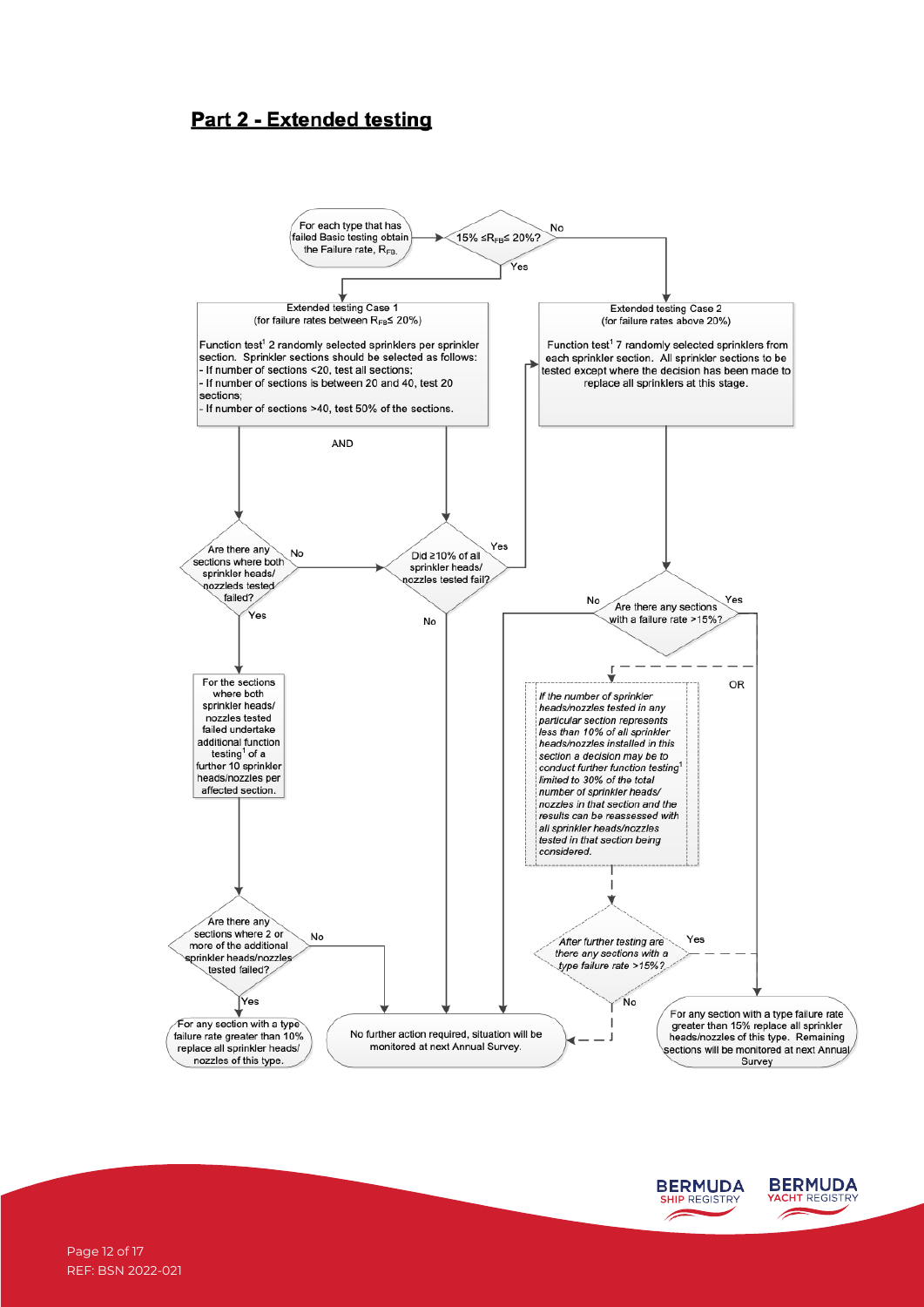- (7) Ventilation systems and fire dampers
	- **a.** Test all fire dampers for remote operation;
	- **b.** Verify galley exhaust ducts and filters are free of grease build-up; and
	- **c.** Test all ventilation controls interconnected with fire-protection systems for proper operation.
- (8) Fire doors
	- **a.** Test all remotely controlled fire doors for proper release.
- (9) Breathing apparatus
	- **a.** Check breathing apparatus air recharging systems, if fitted, for air quality;
	- **b.** Check all breathing apparatus face masks and air demand valves are in serviceable condition;
	- **c.** Check EEBDs according to maker's instructions; and
	- **d.** Medical Oxygen cylinders should be landed ashore every three years for recharging by an appropriate Medical Equipment supplier irrespective of their remaining contents.
- (10)Fixed dry chemical powder systems
	- **a.** Visually inspect all accessible components for proper condition;
	- **b.** Verify the pressure regulators are in proper order and within calibration; and
	- **c.** Agitate the dry chemical powder charge with nitrogen in accordance with system manufacturer's instructions.

**Note**: due to the powder's affinity for moisture, any nitrogen gas introduced for agitation must be moisture free.

- (11) Fixed aerosol extinguishing systems
	- **a.** Verify condensed or dispersed aerosol generators have not exceeded their mandatory replacement date. Pneumatic or electric actuators should be demonstrated working, as far as practicable.
- (12) Portable foam applicators
	- **a.** Verify all portable foam applicators are set to the correct proportioning ratio for the foam concentrate supplied and the equipment is in proper order;
	- **b.** Verify all portable containers or portable tanks containing foam concentrate remain factory sealed, and the manufacturer's recommended service life interval has not been exceeded;
	- **c.** Portable containers or portable tanks containing foam concentrate, excluding protein based concentrates, less than 10 years old, that remain factory sealed can normally be accepted without the periodical foam control tests required in MSC.1/Circ.1312 being carried out;

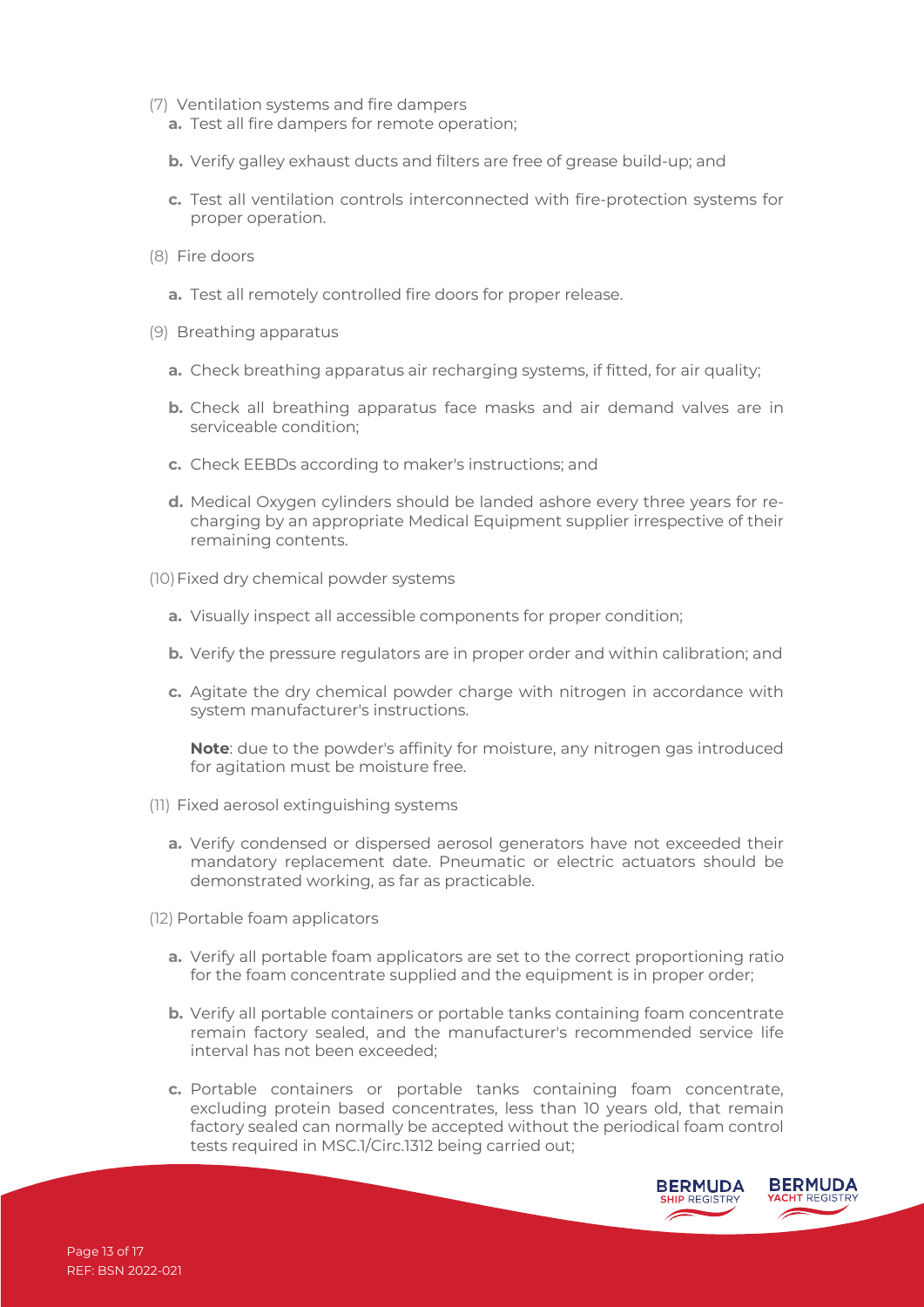- **d.** Protein based foam concentrate portable containers and portable tanks should be thoroughly checked and, if more than five years old, the foam concentrate should be subjected to the periodical foam control tests required in MSC.1/Circ.1312, or renewed; and
- **e.** The foam concentrates of any non-sealed portable containers and portable tanks, and portable containers and portable tanks where production data is not documented, should be subjected to the periodical foam control tests required in MSC.1/Circ.1312.
- (13) Wheeled (mobile) fire extinguishers
	- **a.** Perform periodical inspections in accordance with the manufacturer's instructions;
	- **b.** Visually inspect all accessible components for proper condition;
	- **c.** Check the hydrostatic test date of each cylinder; and
	- **d.** For dry powder extinguishers, invert extinguisher to ensure powder is agitated.

(14)Galley and deep fat cooking fire-extinguishing systems

**a.** Check galley and deep fat cooking fire-extinguishing systems in accordance with the manufacturer's instructions.

#### 9.Two-Yearly Testing and Inspection

- (1) At least biennially (intervals of 2 years +/- 3 months) in passenger ships, or at each intermediate, periodical or renewal survey in cargo ships the following maintenance should be carried out:
- *(2)* Fixed gas fire-extinguishing systems. \* *See Footnote 1*
	- **a.** All high pressure extinguishing agents cylinders and pilot cylinders should be weighed or have their contents verified by other reliable means to confirm that the available charge in each is above 95 per cent of the nominal charge. Cylinders containing less than 95 per cent of the nominal charge should be refilled; and
	- **b.** Blow dry compressed air or nitrogen through the discharge piping or otherwise confirm the pipe work and nozzles are clear of any obstructions. This may require the removal of nozzles, if applicable.
- (3) Fixed dry chemical powder systems
	- **a.** Blow dry nitrogen through the discharge piping to confirm that the pipe work and nozzles are clear of any obstructions;
	- **b.** Operationally test local and remote controls and section valves;
	- **c.** Verify the contents of propellant gas cylinders (including remote operating stations);

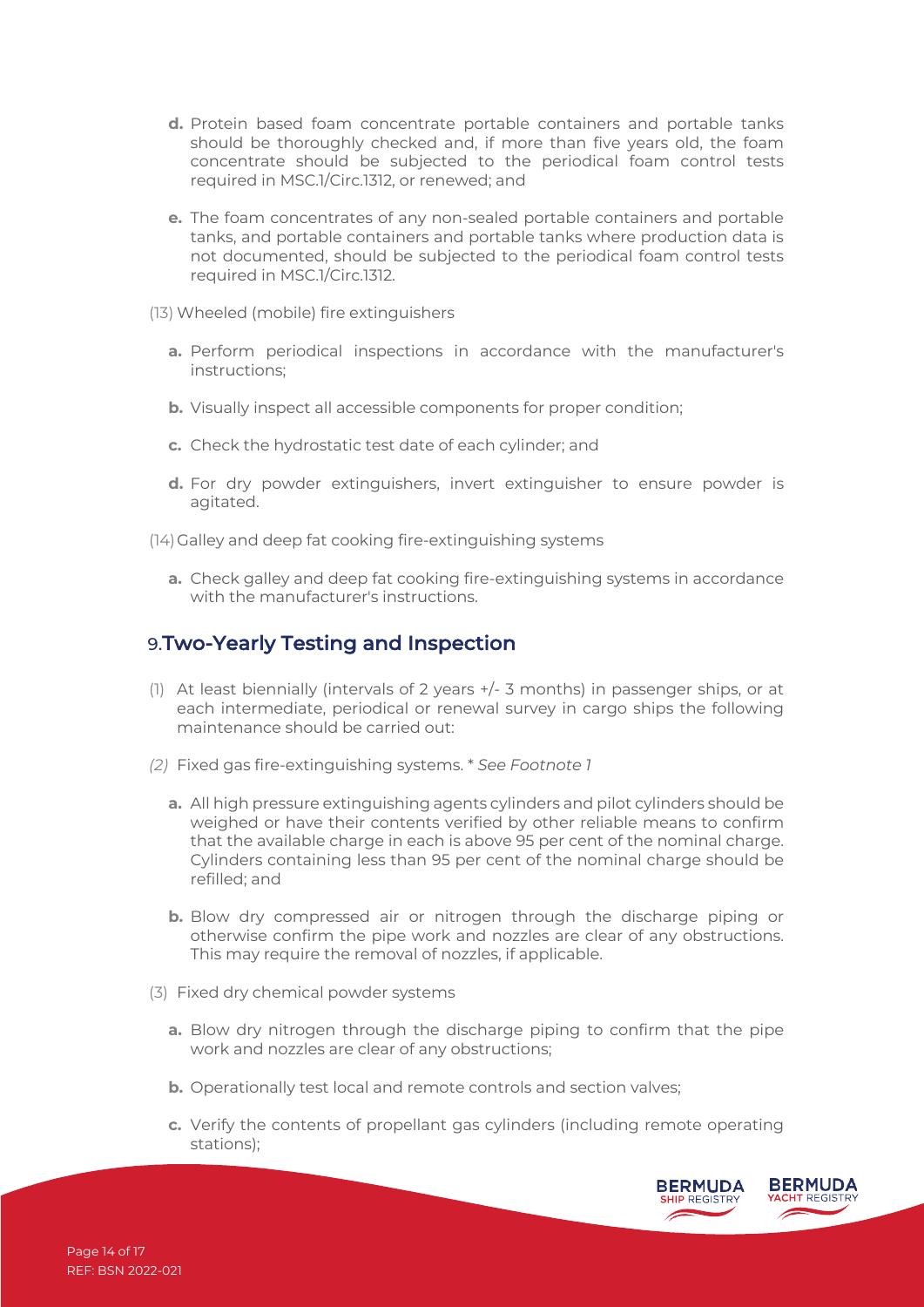- **d.** Test a sample of dry chemical powder for moisture content; and
- **e.** Subject the powder containment vessel, safety valve and discharge hoses to a full working pressure test.

#### 10.Five Yearly Testing and Inspection

- (1) At least once every five years, the following inspections should be carried out for the specified equipment.
- (2) Fixed gas fire-extinguishing systems. \* *See Footnote 1*
	- **a.** Perform internal inspection of all control valves.
- (3) Foam fire-extinguishing systems
	- **a.** Perform internal inspection of all control valves;
	- **b.** Flush all high expansion foam system piping with fresh water, drain and purge with air;
	- **c.** Check all nozzles to prove they are clear of debris; and
	- **d.** Test all foam proportioners or other foam mixing devices to confirm that the mixing ratio tolerance is within +30 to -10% of the nominal mixing ratio defined by the system approval.
- (4) Water mist, water spray and sprinkler systems
	- **a.** Flush all Ro-Ro deck deluge system piping with water, drain and purge with air;
	- **b.** Perform internal inspection of all control/section valves.
	- **c.** Water quality testing should be conducted in all corresponding piping sections if not previously tested as outlined in paragraph **8** (6)(r) within the last 5 years; and
	- **d.** Check condition of any batteries, or renew in accordance with manufacturer's recommendations; and
	- **e.** For each section where water is refilled after being drained or flushed, water quality should meet the manufacturer's guidelines. Testing of the renewed water quality should be conducted and recorded as a new baseline reference to assist future water quality monitoring for each corresponding section.
- (5) Breathing apparatus and Emergency Escape Breathing Devices (EEBD's)
	- **a.** Perform hydrostatic testing of all steel self-contained breathing apparatus cylinders. The hydrostatic test date must be permanently marked on the cylinders.
	- **b.** Aluminium and composite cylinders should be hydrostatically tested at the intervals specified by the manufacturer, or every 5 years, whichever the shorter interval. Such cylinders should not exceed the manufacturer's stated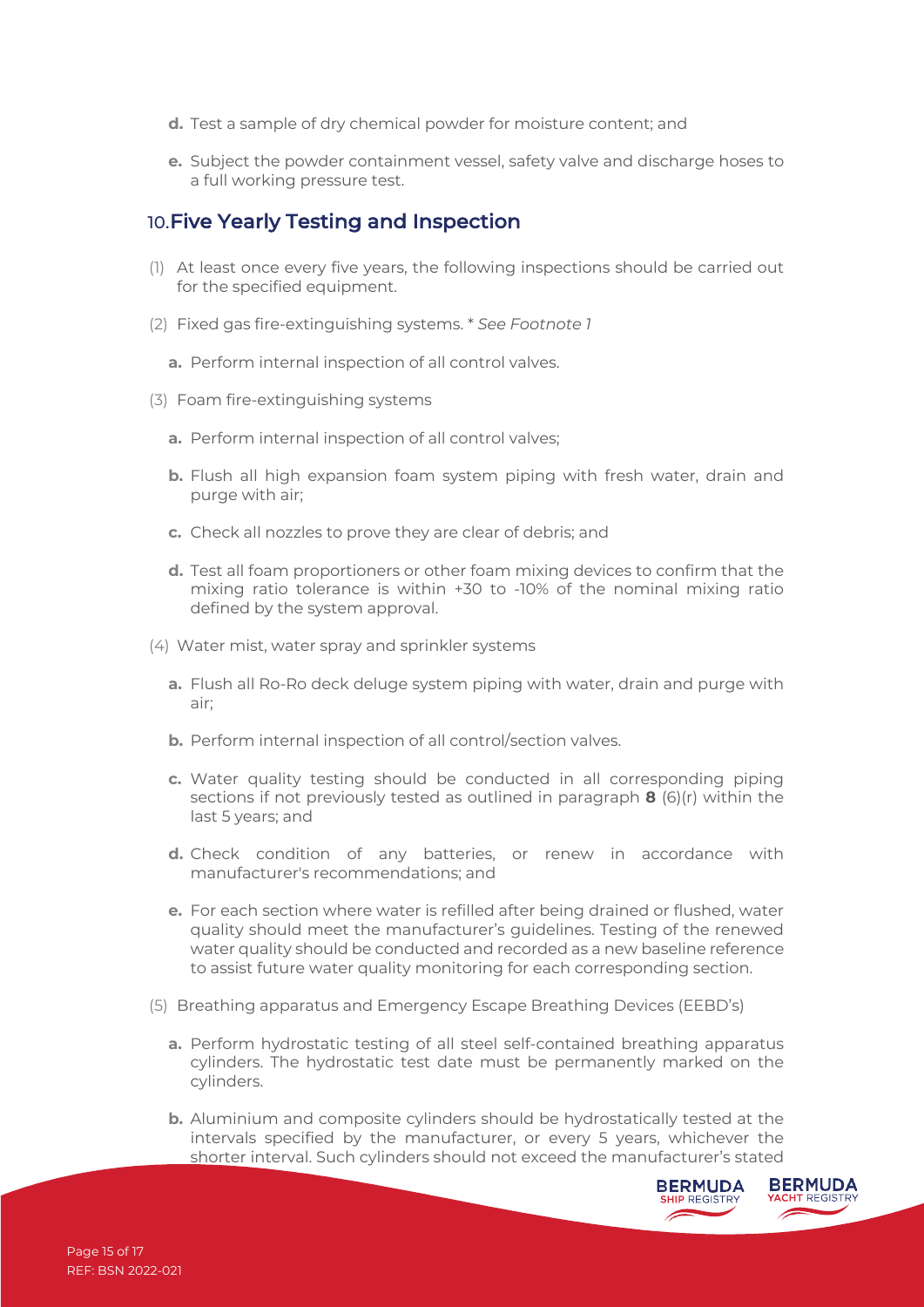design life. The hydrostatic test date should be marked on a tag attached to the cylinder.

- **c.** Hydrostatic testing of EEBD cylinders is not required by the Bermuda Administration however the contents should be renewed periodically according to the manufacturer's instructions and the unit finally taken out of service according to the maximum service life as recommended by the manufacturer.
- (6) Low-location lighting
	- **a.** Test the luminance of all systems in accordance with the procedures in resolution A.752(18).
- (7) Wheeled (mobile) fire extinguishers
	- **a.** Visually examine at least one extinguisher of each type manufactured in the same year and kept on board.

#### 11. Ten Yearly Testing and Inspection

- (1) At least once every 10 years, the following inspections should be carried out for the specified equipment:
- *(2)* Fixed gas fire-extinguishing systems. *\* See Footnote 1.*
	- **a.** Perform a hydrostatic test and internal examination of 10 per cent of the system's extinguishing agent and pilot cylinders. If one or more cylinders fail, a total of 50 per cent of the on-board cylinders should be tested. If further cylinders fail, all cylinders should be tested;
	- **b.** Flexible hoses should be replaced at the intervals recommended by the manufacturer and not exceeding every 10 years; and
- (3) Water mist, water spray and sprinkler systems
	- **a.** Perform a hydrostatic test and internal examination of gas and water pressure cylinders according to EM 1968:2002 + A1, or as follows:
		- i. The first hydrostatic test should be undertaken at 10 years from the first pressure test date at manufacture, and
	- ii. Subsequent pressure tests should be undertaken at 10 yearly intervals, or before if there is evidence of corrosion or damage to the cylinders.
- (4) Fixed dry chemical powder systems
	- **a.** Subject all powder containment vessels to hydrostatic or non-destructive testing carried out by an accredited service agent, and
	- **b.** Examine all propellant gas pressure cylinders for corrosion or damage. Any damaged or corroded cylinders to be hydrostatically tested.